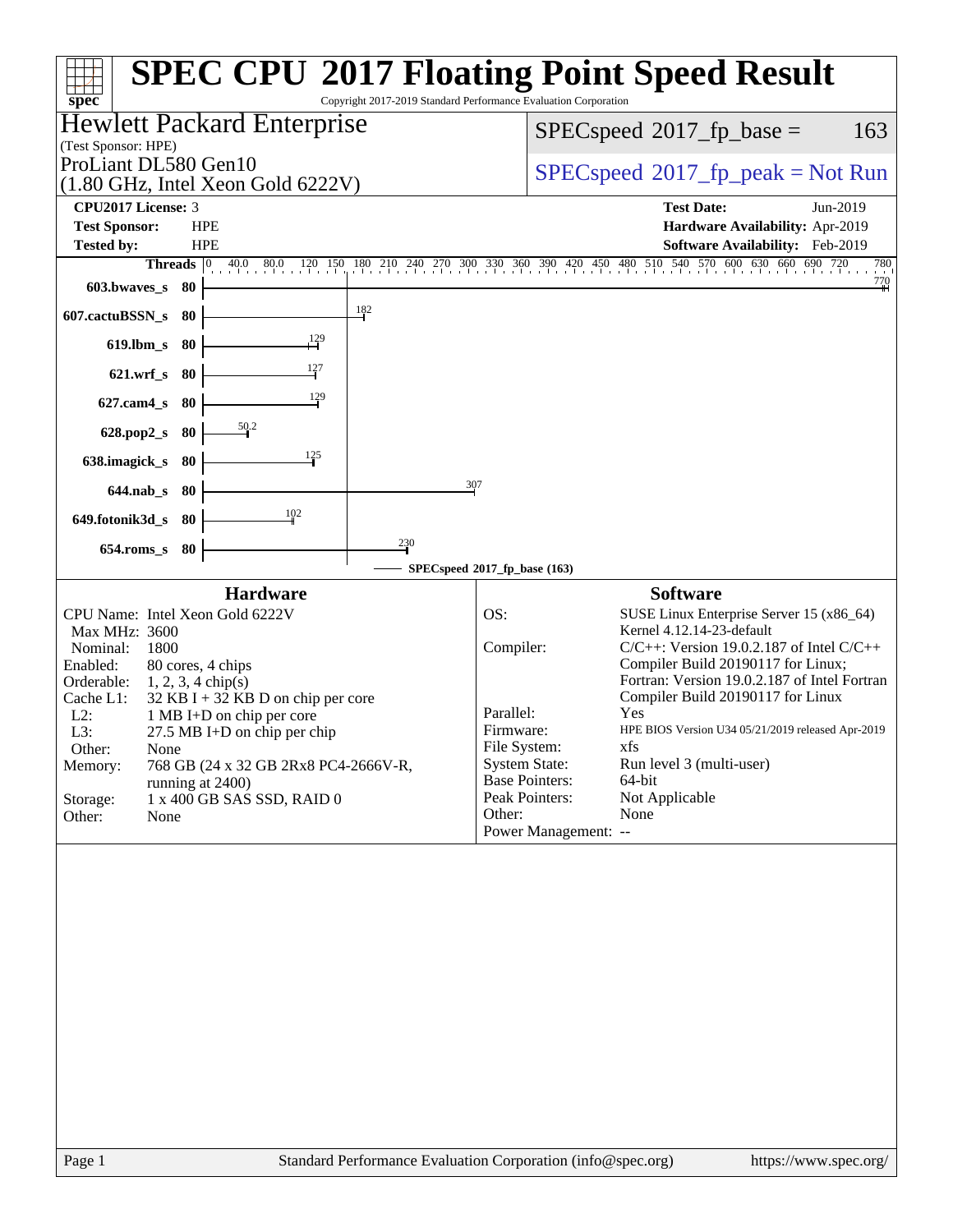Copyright 2017-2019 Standard Performance Evaluation Corporation

#### Hewlett Packard Enterprise

(Test Sponsor: HPE)

**[spec](http://www.spec.org/)**

(1.80 GHz, Intel Xeon Gold 6222V)

 $SPECspeed^{\circledcirc}2017_fp\_base = 163$  $SPECspeed^{\circledcirc}2017_fp\_base = 163$ 

ProLiant DL580 Gen10  $SPEC speed^{\circ}2017$ \_fp\_peak = Not Run

**[CPU2017 License:](http://www.spec.org/auto/cpu2017/Docs/result-fields.html#CPU2017License)** 3 **[Test Date:](http://www.spec.org/auto/cpu2017/Docs/result-fields.html#TestDate)** Jun-2019 **[Test Sponsor:](http://www.spec.org/auto/cpu2017/Docs/result-fields.html#TestSponsor)** HPE **[Hardware Availability:](http://www.spec.org/auto/cpu2017/Docs/result-fields.html#HardwareAvailability)** Apr-2019 **[Tested by:](http://www.spec.org/auto/cpu2017/Docs/result-fields.html#Testedby)** HPE **[Software Availability:](http://www.spec.org/auto/cpu2017/Docs/result-fields.html#SoftwareAvailability)** Feb-2019

#### **[Results Table](http://www.spec.org/auto/cpu2017/Docs/result-fields.html#ResultsTable)**

|                                    | <b>Base</b>    |                |                   |                |            | <b>Peak</b>    |       |                |                |              |                |              |                |              |
|------------------------------------|----------------|----------------|-------------------|----------------|------------|----------------|-------|----------------|----------------|--------------|----------------|--------------|----------------|--------------|
| <b>Benchmark</b>                   | <b>Threads</b> | <b>Seconds</b> | Ratio             | <b>Seconds</b> | Ratio      | <b>Seconds</b> | Ratio | <b>Threads</b> | <b>Seconds</b> | <b>Ratio</b> | <b>Seconds</b> | <b>Ratio</b> | <b>Seconds</b> | <b>Ratio</b> |
| $603.bwaves$ s                     | 80             | 76.8           | 769               | 76.6           | 770        | 76.1           | 775   |                |                |              |                |              |                |              |
| 607.cactuBSSN s                    | 80             | 91.3           | 183               | 91.7           | 182        | 91.6           | 182   |                |                |              |                |              |                |              |
| $619.$ lbm s                       | 80             | 44.0           | 119               | 40.6           | 129        | 40.3           | 130   |                |                |              |                |              |                |              |
| $621$ .wrf s                       | 80             | 104            | 127               | 104            | 127        | 104            | 127   |                |                |              |                |              |                |              |
| $627$ .cam $4 \text{ s}$           | 80             | 68.5           | 129               | 68.3           | 130        | 68.5           | 129   |                |                |              |                |              |                |              |
| $628.pop2_s$                       | 80             | 230            | 51.6              | 239            | 49.6       | 236            | 50.2  |                |                |              |                |              |                |              |
| $638$ .imagick_s                   | 80             | 116            | 125               | 115            | 126        | 117            | 123   |                |                |              |                |              |                |              |
| $644$ .nab s                       | 80             | 57.0           | 306               | 56.9           | 307        | 57.0           | 307   |                |                |              |                |              |                |              |
| 649.fotonik3d s                    | 80             | 89.1           | 102               | 89.0           | 102        | 90.6           | 101   |                |                |              |                |              |                |              |
| $654$ .roms s                      | 80             | 68.0           | 232               | 68.4           | <b>230</b> | 68.6           | 230   |                |                |              |                |              |                |              |
| $SPECspeed*2017_fp\_base =$<br>163 |                |                |                   |                |            |                |       |                |                |              |                |              |                |              |
| $CDF^{\prime}$                     |                |                | <b>STATISTICS</b> |                |            |                |       |                |                |              |                |              |                |              |

**[SPECspeed](http://www.spec.org/auto/cpu2017/Docs/result-fields.html#SPECspeed2017fppeak)[2017\\_fp\\_peak =](http://www.spec.org/auto/cpu2017/Docs/result-fields.html#SPECspeed2017fppeak) Not Run**

Results appear in the [order in which they were run.](http://www.spec.org/auto/cpu2017/Docs/result-fields.html#RunOrder) Bold underlined text [indicates a median measurement](http://www.spec.org/auto/cpu2017/Docs/result-fields.html#Median).

#### **[Operating System Notes](http://www.spec.org/auto/cpu2017/Docs/result-fields.html#OperatingSystemNotes)**

 Stack size set to unlimited using "ulimit -s unlimited" Transparent Huge Pages enabled by default Prior to runcpu invocation Filesystem page cache synced and cleared with: sync; echo 3> /proc/sys/vm/drop\_caches

#### **[General Notes](http://www.spec.org/auto/cpu2017/Docs/result-fields.html#GeneralNotes)**

Environment variables set by runcpu before the start of the run: KMP\_AFFINITY = "granularity=core,compact" LD\_LIBRARY\_PATH = "/home/cpu2017\_u2/lib/ia32:/home/cpu2017\_u2/lib/intel64" OMP\_STACKSIZE = "192M"

 Binaries compiled on a system with 1x Intel Core i9-7900X CPU + 32GB RAM memory using Redhat Enterprise Linux 7.5 NA: The test sponsor attests, as of date of publication, that CVE-2017-5754 (Meltdown) is mitigated in the system as tested and documented. Yes: The test sponsor attests, as of date of publication, that CVE-2017-5753 (Spectre variant 1) is mitigated in the system as tested and documented. Yes: The test sponsor attests, as of date of publication, that CVE-2017-5715 (Spectre variant 2) is mitigated in the system as tested and documented.

#### **[Platform Notes](http://www.spec.org/auto/cpu2017/Docs/result-fields.html#PlatformNotes)**

BIOS Configuration: Hyper-Threading set to Disabled Thermal Configuration set to Maximum Cooling

**(Continued on next page)**

Page 2 Standard Performance Evaluation Corporation [\(info@spec.org\)](mailto:info@spec.org) <https://www.spec.org/>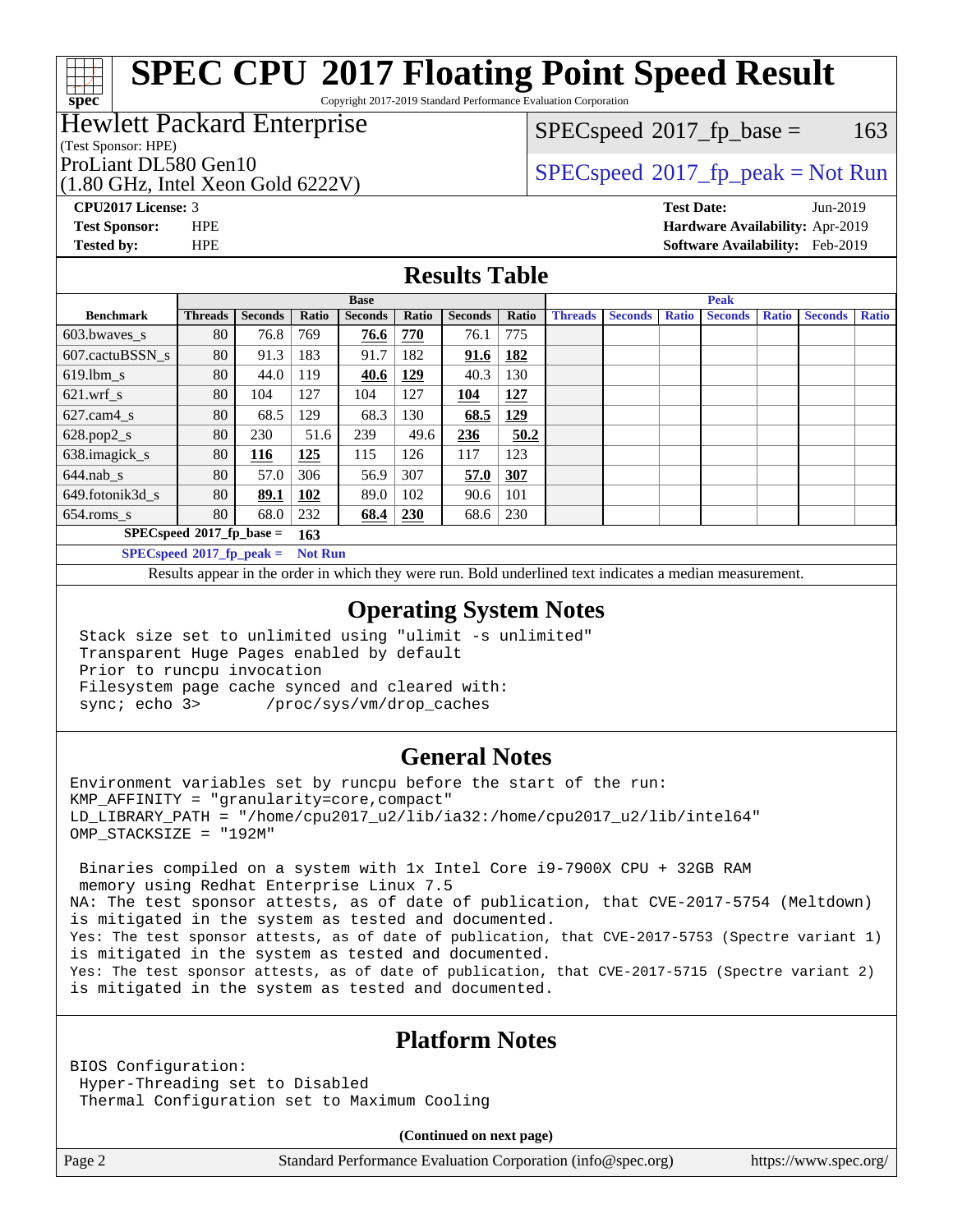Copyright 2017-2019 Standard Performance Evaluation Corporation

#### Hewlett Packard Enterprise

 $SPECspeed^{\circ}2017\_fp\_base = 163$  $SPECspeed^{\circ}2017\_fp\_base = 163$ 

### (Test Sponsor: HPE)

(1.80 GHz, Intel Xeon Gold 6222V)

ProLiant DL580 Gen10  $SPEC speed^{\circ}2017$ \_fp\_peak = Not Run

**[spec](http://www.spec.org/)**<sup>®</sup>

**[CPU2017 License:](http://www.spec.org/auto/cpu2017/Docs/result-fields.html#CPU2017License)** 3 **[Test Date:](http://www.spec.org/auto/cpu2017/Docs/result-fields.html#TestDate)** Jun-2019 **[Test Sponsor:](http://www.spec.org/auto/cpu2017/Docs/result-fields.html#TestSponsor)** HPE **[Hardware Availability:](http://www.spec.org/auto/cpu2017/Docs/result-fields.html#HardwareAvailability)** Apr-2019 **[Tested by:](http://www.spec.org/auto/cpu2017/Docs/result-fields.html#Testedby)** HPE **[Software Availability:](http://www.spec.org/auto/cpu2017/Docs/result-fields.html#SoftwareAvailability)** Feb-2019

#### **[Platform Notes \(Continued\)](http://www.spec.org/auto/cpu2017/Docs/result-fields.html#PlatformNotes)**

Page 3 Standard Performance Evaluation Corporation [\(info@spec.org\)](mailto:info@spec.org) <https://www.spec.org/> Memory Patrol Scrubbing set to Disabled LLC Prefetch set to Enabled LLC Dead Line Allocation set to Disabled Enhanced Processor Performance set to Enabled Workload Profile set to General Peak Frequency Compute Energy/Performance Bias set to Balanced Power Workload Profile set to Custom Numa Group Size Optimization set to Flat Advanced Memory Protection set to Advanced ECC Sysinfo program /home/cpu2017\_u2/bin/sysinfo Rev: r5974 of 2018-05-19 9bcde8f2999c33d61f64985e45859ea9 running on linux-sypg Fri Sep 14 01:59:06 2018 SUT (System Under Test) info as seen by some common utilities. For more information on this section, see <https://www.spec.org/cpu2017/Docs/config.html#sysinfo> From /proc/cpuinfo model name : Intel(R) Xeon(R) Gold 6222V CPU @ 1.80GHz 4 "physical id"s (chips) 80 "processors" cores, siblings (Caution: counting these is hw and system dependent. The following excerpts from /proc/cpuinfo might not be reliable. Use with caution.) cpu cores : 20 siblings : 20 physical 0: cores 0 1 2 3 4 8 9 10 11 12 16 17 18 19 20 24 25 26 27 28 physical 1: cores 0 1 2 3 4 8 9 10 11 12 16 17 18 19 20 24 25 26 27 28 physical 2: cores 0 1 2 3 4 8 9 10 11 12 16 17 18 19 20 24 25 26 27 28 physical 3: cores 0 1 2 3 4 8 9 10 11 12 16 17 18 19 20 24 25 26 27 28 From lscpu: Architecture: x86\_64 CPU op-mode(s): 32-bit, 64-bit Byte Order: Little Endian  $CPU(s):$  80 On-line CPU(s) list: 0-79 Thread(s) per core: 1 Core(s) per socket: 20 Socket(s): 4 NUMA node(s): 4 Vendor ID: GenuineIntel CPU family: 6 Model: 85<br>Model name: 1n  $Intel(R)$  Xeon $(R)$  Gold 6222V CPU @ 1.80GHz Stepping: 7 CPU MHz: 1800.000 BogoMIPS: 3600.00 **(Continued on next page)**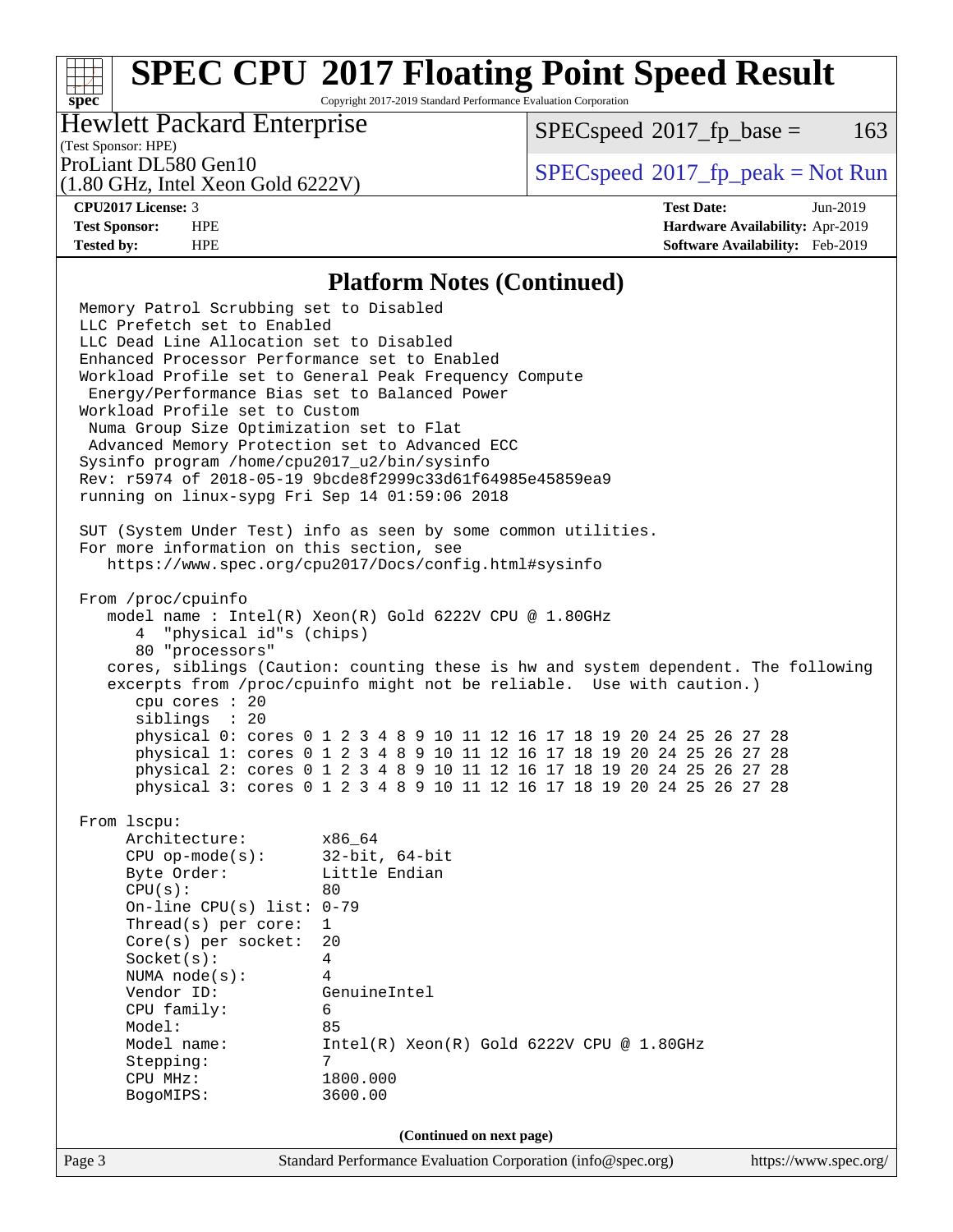Copyright 2017-2019 Standard Performance Evaluation Corporation

#### Hewlett Packard Enterprise

 $SPECspeed^{\circ}2017\_fp\_base = 163$  $SPECspeed^{\circ}2017\_fp\_base = 163$ 

(Test Sponsor: HPE)

(1.80 GHz, Intel Xeon Gold 6222V)

ProLiant DL580 Gen10  $SPEC speed^{\circ}2017$ \_fp\_peak = Not Run

#### **[CPU2017 License:](http://www.spec.org/auto/cpu2017/Docs/result-fields.html#CPU2017License)** 3 **[Test Date:](http://www.spec.org/auto/cpu2017/Docs/result-fields.html#TestDate)** Jun-2019

**[spec](http://www.spec.org/)**

**[Test Sponsor:](http://www.spec.org/auto/cpu2017/Docs/result-fields.html#TestSponsor)** HPE **[Hardware Availability:](http://www.spec.org/auto/cpu2017/Docs/result-fields.html#HardwareAvailability)** Apr-2019 **[Tested by:](http://www.spec.org/auto/cpu2017/Docs/result-fields.html#Testedby)** HPE **[Software Availability:](http://www.spec.org/auto/cpu2017/Docs/result-fields.html#SoftwareAvailability)** Feb-2019

#### **[Platform Notes \(Continued\)](http://www.spec.org/auto/cpu2017/Docs/result-fields.html#PlatformNotes)**

 Virtualization: VT-x L1d cache: 32K L1i cache: 32K L2 cache: 1024K L3 cache: 28160K NUMA node0 CPU(s): 0-19 NUMA node1 CPU(s): 20-39 NUMA node2 CPU(s): 40-59 NUMA node3 CPU(s): 60-79

Flags: fpu vme de pse tsc msr pae mce cx8 apic sep mtrr pge mca cmov pat pse36 clflush dts acpi mmx fxsr sse sse2 ss ht tm pbe syscall nx pdpe1gb rdtscp lm constant\_tsc art arch\_perfmon pebs bts rep\_good nopl xtopology nonstop\_tsc cpuid aperfmperf tsc\_known\_freq pni pclmulqdq dtes64 monitor ds\_cpl vmx smx est tm2 ssse3 sdbg fma cx16 xtpr pdcm pcid dca sse4\_1 sse4\_2 x2apic movbe popcnt tsc\_deadline\_timer aes xsave avx f16c rdrand lahf\_lm abm 3dnowprefetch cpuid\_fault epb cat\_l3 cdp\_l3 invpcid\_single intel\_ppin mba tpr\_shadow vnmi flexpriority ept vpid fsgsbase tsc\_adjust bmi1 hle avx2 smep bmi2 erms invpcid rtm cqm mpx rdt\_a avx512f avx512dq rdseed adx smap clflushopt clwb intel\_pt avx512cd avx512bw avx512vl xsaveopt xsavec xgetbv1 xsaves cqm\_llc cqm\_occup\_llc cqm\_mbm\_total cqm\_mbm\_local ibpb ibrs stibp dtherm ida arat pln pts pku ospke avx512\_vnni arch\_capabilities ssbd

 /proc/cpuinfo cache data cache size : 28160 KB

Page 4 Standard Performance Evaluation Corporation [\(info@spec.org\)](mailto:info@spec.org) <https://www.spec.org/> From numactl --hardware WARNING: a numactl 'node' might or might not correspond to a physical chip. available: 4 nodes (0-3) node 0 cpus: 0 1 2 3 4 5 6 7 8 9 10 11 12 13 14 15 16 17 18 19 node 0 size: 193117 MB node 0 free: 192891 MB node 1 cpus: 20 21 22 23 24 25 26 27 28 29 30 31 32 33 34 35 36 37 38 39 node 1 size: 193503 MB node 1 free: 192842 MB node 2 cpus: 40 41 42 43 44 45 46 47 48 49 50 51 52 53 54 55 56 57 58 59 node 2 size: 193532 MB node 2 free: 193371 MB node 3 cpus: 60 61 62 63 64 65 66 67 68 69 70 71 72 73 74 75 76 77 78 79 node 3 size: 193530 MB node 3 free: 193318 MB node distances: node 0 1 2 3 0: 10 21 21 21 1: 21 10 21 21 2: 21 21 10 21 3: 21 21 21 10 From /proc/meminfo **(Continued on next page)**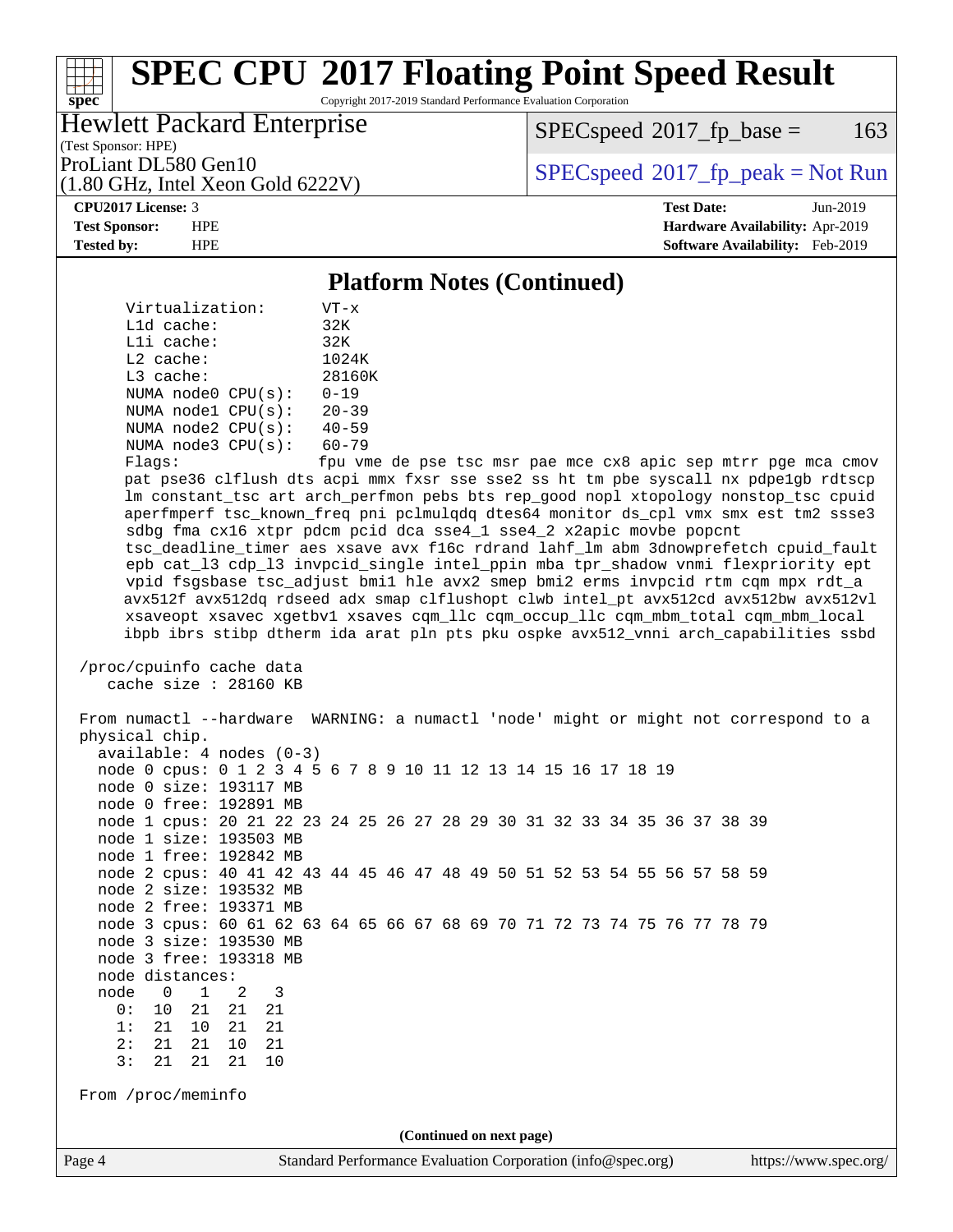Copyright 2017-2019 Standard Performance Evaluation Corporation

(Test Sponsor: HPE) Hewlett Packard Enterprise

(1.80 GHz, Intel Xeon Gold 6222V)

 $SPECspeed^{\circ}2017\_fp\_base = 163$  $SPECspeed^{\circ}2017\_fp\_base = 163$ 

ProLiant DL580 Gen10  $SPEC speed^{\circ}2017$ \_fp\_peak = Not Run

**[spec](http://www.spec.org/)**

**[CPU2017 License:](http://www.spec.org/auto/cpu2017/Docs/result-fields.html#CPU2017License)** 3 **[Test Date:](http://www.spec.org/auto/cpu2017/Docs/result-fields.html#TestDate)** Jun-2019 **[Test Sponsor:](http://www.spec.org/auto/cpu2017/Docs/result-fields.html#TestSponsor)** HPE **[Hardware Availability:](http://www.spec.org/auto/cpu2017/Docs/result-fields.html#HardwareAvailability)** Apr-2019 **[Tested by:](http://www.spec.org/auto/cpu2017/Docs/result-fields.html#Testedby)** HPE **[Software Availability:](http://www.spec.org/auto/cpu2017/Docs/result-fields.html#SoftwareAvailability)** Feb-2019

#### **[Platform Notes \(Continued\)](http://www.spec.org/auto/cpu2017/Docs/result-fields.html#PlatformNotes)**

 MemTotal: 792251492 kB HugePages\_Total: 0 Hugepagesize: 2048 kB From /etc/\*release\* /etc/\*version\* os-release: NAME="SLES" VERSION="15" VERSION\_ID="15" PRETTY\_NAME="SUSE Linux Enterprise Server 15" ID="sles" ID\_LIKE="suse" ANSI\_COLOR="0;32" CPE\_NAME="cpe:/o:suse:sles:15" uname -a: Linux linux-sypg 4.12.14-23-default #1 SMP Tue May 29 21:04:44 UTC 2018 (cd0437b) x86\_64 x86\_64 x86\_64 GNU/Linux Kernel self-reported vulnerability status: CVE-2017-5754 (Meltdown): Not affected CVE-2017-5753 (Spectre variant 1): Mitigation: \_\_user pointer sanitization CVE-2017-5715 (Spectre variant 2): Mitigation: Indirect Branch Restricted Speculation, IBPB, IBRS\_FW run-level 3 Sep 14 01:57 SPEC is set to: /home/cpu2017\_u2 Filesystem Type Size Used Avail Use% Mounted on /dev/sda1 xfs 894G 87G 808G 10% /home Additional information from dmidecode follows. WARNING: Use caution when you interpret this section. The 'dmidecode' program reads system data which is "intended to allow hardware to be accurately determined", but the intent may not be met, as there are frequent changes to hardware, firmware, and the "DMTF SMBIOS" standard. BIOS HPE U34 05/21/2019 Memory: 24x UNKNOWN NOT AVAILABLE 24x UNKNOWN NOT AVAILABLE 32 GB 2 rank 2666, configured at 2400 (End of data from sysinfo program)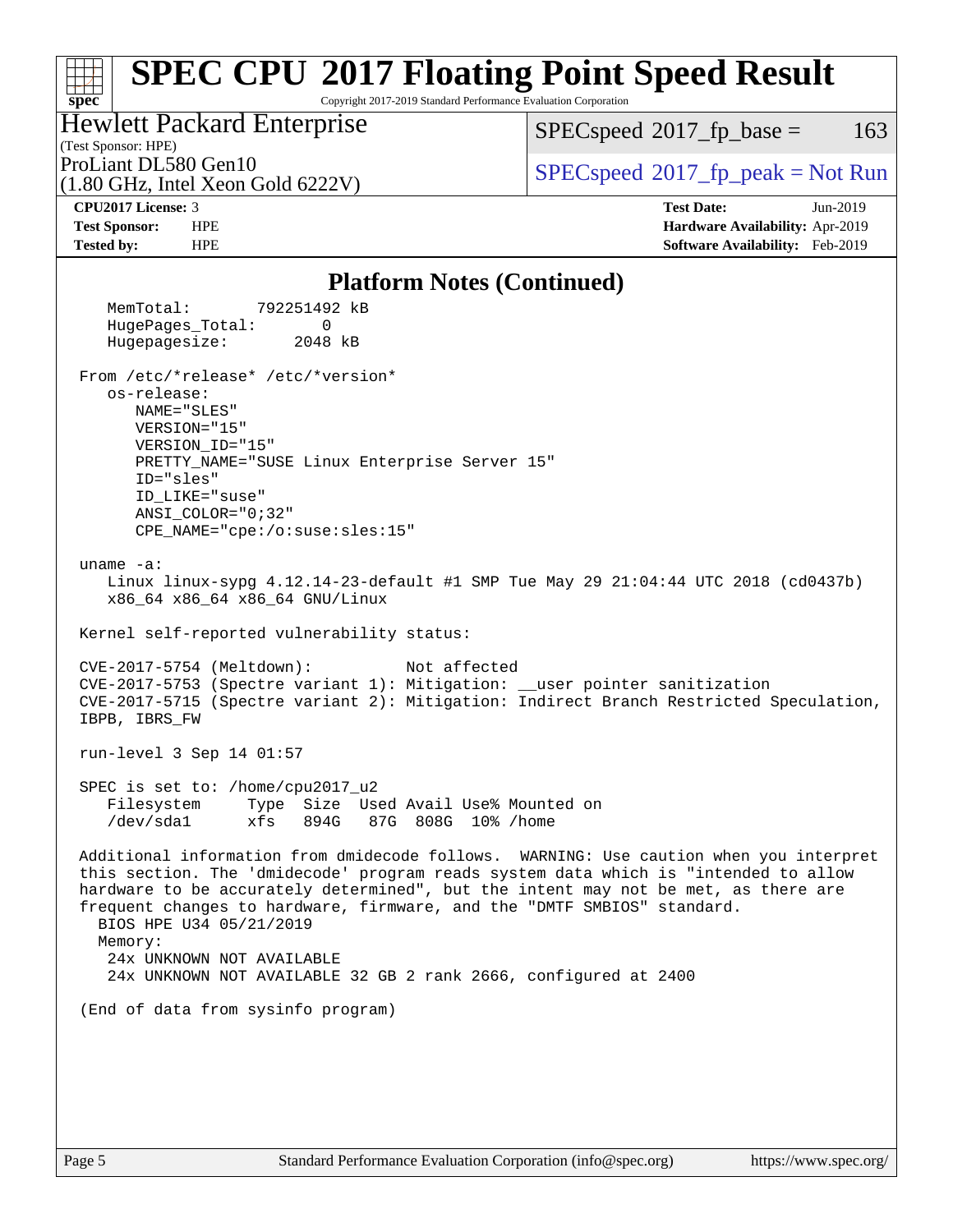Copyright 2017-2019 Standard Performance Evaluation Corporation

### Hewlett Packard Enterprise

 $SPECspeed^{\circ}2017_fp\_base = 163$  $SPECspeed^{\circ}2017_fp\_base = 163$ 

### (Test Sponsor: HPE)

(1.80 GHz, Intel Xeon Gold 6222V)

ProLiant DL580 Gen10<br>(1.80 GHz, Intel Year Gold 6222V) [SPECspeed](http://www.spec.org/auto/cpu2017/Docs/result-fields.html#SPECspeed2017fppeak)<sup>®</sup>[2017\\_fp\\_peak = N](http://www.spec.org/auto/cpu2017/Docs/result-fields.html#SPECspeed2017fppeak)ot Run

**[spec](http://www.spec.org/)**

**[Tested by:](http://www.spec.org/auto/cpu2017/Docs/result-fields.html#Testedby)** HPE **[Software Availability:](http://www.spec.org/auto/cpu2017/Docs/result-fields.html#SoftwareAvailability)** Feb-2019

**[CPU2017 License:](http://www.spec.org/auto/cpu2017/Docs/result-fields.html#CPU2017License)** 3 **[Test Date:](http://www.spec.org/auto/cpu2017/Docs/result-fields.html#TestDate)** Jun-2019 **[Test Sponsor:](http://www.spec.org/auto/cpu2017/Docs/result-fields.html#TestSponsor)** HPE **[Hardware Availability:](http://www.spec.org/auto/cpu2017/Docs/result-fields.html#HardwareAvailability)** Apr-2019

#### **[Compiler Version Notes](http://www.spec.org/auto/cpu2017/Docs/result-fields.html#CompilerVersionNotes)**

| $619.1$ bm_s(base) $638.imagick_s(base)$ $644.nab_s(base)$<br>C                                                                                                                          |  |  |  |  |  |  |
|------------------------------------------------------------------------------------------------------------------------------------------------------------------------------------------|--|--|--|--|--|--|
| Intel(R) C Intel(R) 64 Compiler for applications running on Intel(R) 64,<br>Version 19.0.2.187 Build 20190117<br>Copyright (C) 1985-2019 Intel Corporation. All rights reserved.         |  |  |  |  |  |  |
|                                                                                                                                                                                          |  |  |  |  |  |  |
| $C_{++}$ , C, Fortran   607.cactuBSSN_s(base)                                                                                                                                            |  |  |  |  |  |  |
| Intel(R) $C++$ Intel(R) 64 Compiler for applications running on Intel(R) 64,<br>Version 19.0.2.187 Build 20190117                                                                        |  |  |  |  |  |  |
| Copyright (C) 1985-2019 Intel Corporation. All rights reserved.<br>Intel(R) C Intel(R) 64 Compiler for applications running on Intel(R) 64,<br>Version 19.0.2.187 Build 20190117         |  |  |  |  |  |  |
| Copyright (C) 1985-2019 Intel Corporation. All rights reserved.<br>$Intel(R)$ Fortran Intel(R) 64 Compiler for applications running on Intel(R)<br>64, Version 19.0.2.187 Build 20190117 |  |  |  |  |  |  |
| Copyright (C) 1985-2019 Intel Corporation. All rights reserved.                                                                                                                          |  |  |  |  |  |  |
|                                                                                                                                                                                          |  |  |  |  |  |  |
|                                                                                                                                                                                          |  |  |  |  |  |  |
| $\vert$ 603.bwaves_s(base) 649.fotonik3d_s(base) 654.roms_s(base)<br>Fortran<br>____________________                                                                                     |  |  |  |  |  |  |
| Intel(R) Fortran Intel(R) 64 Compiler for applications running on Intel(R)                                                                                                               |  |  |  |  |  |  |
| 64, Version 19.0.2.187 Build 20190117<br>Copyright (C) 1985-2019 Intel Corporation. All rights reserved.                                                                                 |  |  |  |  |  |  |
|                                                                                                                                                                                          |  |  |  |  |  |  |
| $621.wrf_s(base) 627.cam4_s(base) 628.pop2_s(base)$<br>Fortran, C                                                                                                                        |  |  |  |  |  |  |
| $Intel(R)$ Fortran Intel(R) 64 Compiler for applications running on Intel(R)<br>64, Version 19.0.2.187 Build 20190117                                                                    |  |  |  |  |  |  |
| Copyright (C) 1985-2019 Intel Corporation. All rights reserved.<br>Intel(R) C Intel(R) 64 Compiler for applications running on Intel(R) 64,                                              |  |  |  |  |  |  |
| Version 19.0.2.187 Build 20190117<br>Copyright (C) 1985-2019 Intel Corporation. All rights reserved.                                                                                     |  |  |  |  |  |  |

### **[Base Compiler Invocation](http://www.spec.org/auto/cpu2017/Docs/result-fields.html#BaseCompilerInvocation)**

[C benchmarks](http://www.spec.org/auto/cpu2017/Docs/result-fields.html#Cbenchmarks):

[icc -m64 -std=c11](http://www.spec.org/cpu2017/results/res2019q4/cpu2017-20190819-16802.flags.html#user_CCbase_intel_icc_64bit_c11_33ee0cdaae7deeeab2a9725423ba97205ce30f63b9926c2519791662299b76a0318f32ddfffdc46587804de3178b4f9328c46fa7c2b0cd779d7a61945c91cd35)

**(Continued on next page)**

Page 6 Standard Performance Evaluation Corporation [\(info@spec.org\)](mailto:info@spec.org) <https://www.spec.org/>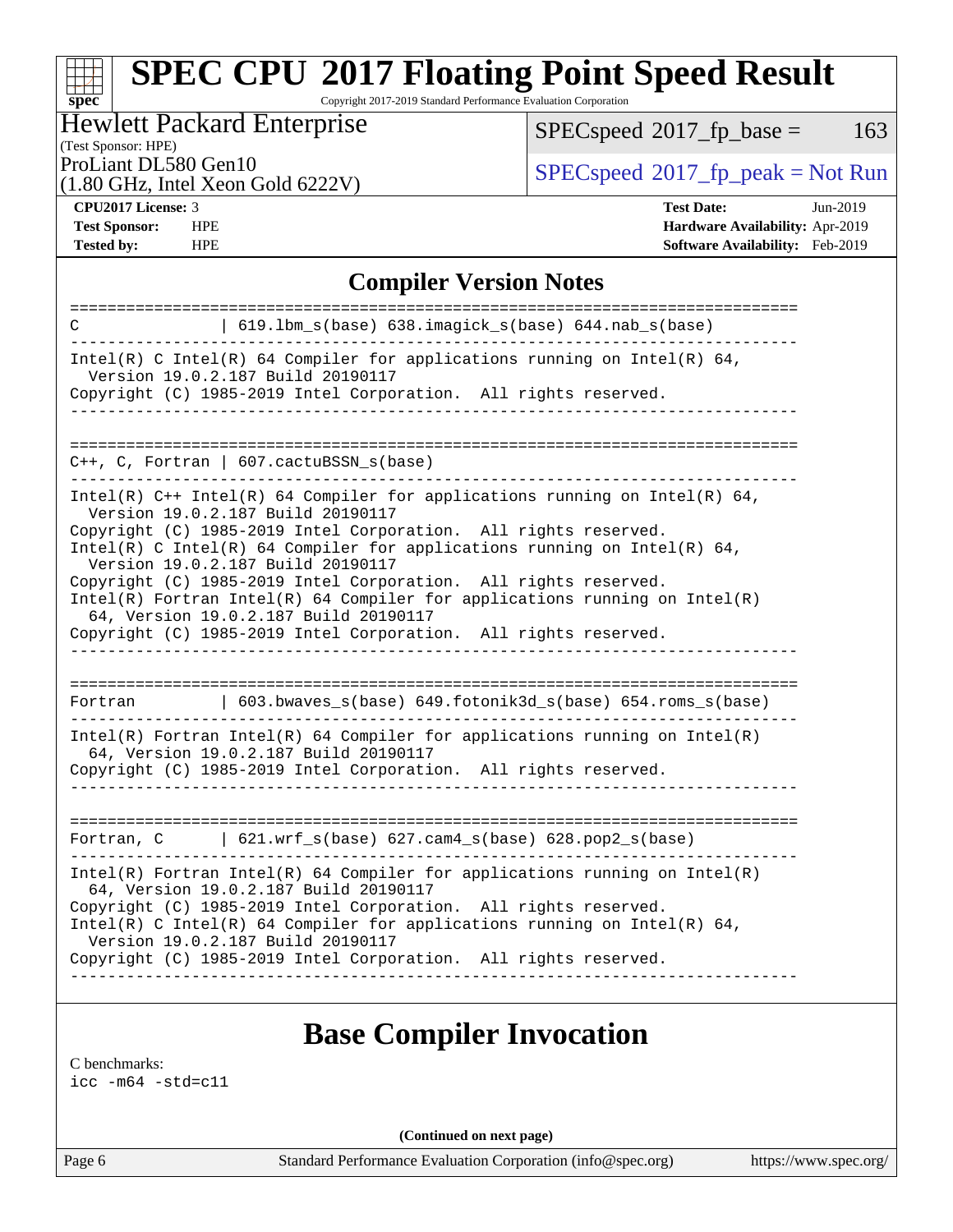Copyright 2017-2019 Standard Performance Evaluation Corporation

### Hewlett Packard Enterprise

(Test Sponsor: HPE)

 $SPEC speed^{\circ}2017\_fp\_base = 163$ 

ProLiant DL580 Gen10  $SPEC speed^{\circ}2017$   $fp$  peak = Not Run

(1.80 GHz, Intel Xeon Gold 6222V)

**[spec](http://www.spec.org/)**

**[CPU2017 License:](http://www.spec.org/auto/cpu2017/Docs/result-fields.html#CPU2017License)** 3 **[Test Date:](http://www.spec.org/auto/cpu2017/Docs/result-fields.html#TestDate)** Jun-2019 **[Test Sponsor:](http://www.spec.org/auto/cpu2017/Docs/result-fields.html#TestSponsor)** HPE **[Hardware Availability:](http://www.spec.org/auto/cpu2017/Docs/result-fields.html#HardwareAvailability)** Apr-2019 **[Tested by:](http://www.spec.org/auto/cpu2017/Docs/result-fields.html#Testedby)** HPE **[Software Availability:](http://www.spec.org/auto/cpu2017/Docs/result-fields.html#SoftwareAvailability)** Feb-2019

## **[Base Compiler Invocation \(Continued\)](http://www.spec.org/auto/cpu2017/Docs/result-fields.html#BaseCompilerInvocation)**

[Fortran benchmarks](http://www.spec.org/auto/cpu2017/Docs/result-fields.html#Fortranbenchmarks): [ifort -m64](http://www.spec.org/cpu2017/results/res2019q4/cpu2017-20190819-16802.flags.html#user_FCbase_intel_ifort_64bit_24f2bb282fbaeffd6157abe4f878425411749daecae9a33200eee2bee2fe76f3b89351d69a8130dd5949958ce389cf37ff59a95e7a40d588e8d3a57e0c3fd751)

[Benchmarks using both Fortran and C](http://www.spec.org/auto/cpu2017/Docs/result-fields.html#BenchmarksusingbothFortranandC): [ifort -m64](http://www.spec.org/cpu2017/results/res2019q4/cpu2017-20190819-16802.flags.html#user_CC_FCbase_intel_ifort_64bit_24f2bb282fbaeffd6157abe4f878425411749daecae9a33200eee2bee2fe76f3b89351d69a8130dd5949958ce389cf37ff59a95e7a40d588e8d3a57e0c3fd751) [icc -m64 -std=c11](http://www.spec.org/cpu2017/results/res2019q4/cpu2017-20190819-16802.flags.html#user_CC_FCbase_intel_icc_64bit_c11_33ee0cdaae7deeeab2a9725423ba97205ce30f63b9926c2519791662299b76a0318f32ddfffdc46587804de3178b4f9328c46fa7c2b0cd779d7a61945c91cd35)

[Benchmarks using Fortran, C, and C++:](http://www.spec.org/auto/cpu2017/Docs/result-fields.html#BenchmarksusingFortranCandCXX)

[icpc -m64](http://www.spec.org/cpu2017/results/res2019q4/cpu2017-20190819-16802.flags.html#user_CC_CXX_FCbase_intel_icpc_64bit_4ecb2543ae3f1412ef961e0650ca070fec7b7afdcd6ed48761b84423119d1bf6bdf5cad15b44d48e7256388bc77273b966e5eb805aefd121eb22e9299b2ec9d9) [icc -m64 -std=c11](http://www.spec.org/cpu2017/results/res2019q4/cpu2017-20190819-16802.flags.html#user_CC_CXX_FCbase_intel_icc_64bit_c11_33ee0cdaae7deeeab2a9725423ba97205ce30f63b9926c2519791662299b76a0318f32ddfffdc46587804de3178b4f9328c46fa7c2b0cd779d7a61945c91cd35) [ifort -m64](http://www.spec.org/cpu2017/results/res2019q4/cpu2017-20190819-16802.flags.html#user_CC_CXX_FCbase_intel_ifort_64bit_24f2bb282fbaeffd6157abe4f878425411749daecae9a33200eee2bee2fe76f3b89351d69a8130dd5949958ce389cf37ff59a95e7a40d588e8d3a57e0c3fd751)

### **[Base Portability Flags](http://www.spec.org/auto/cpu2017/Docs/result-fields.html#BasePortabilityFlags)**

 603.bwaves\_s: [-DSPEC\\_LP64](http://www.spec.org/cpu2017/results/res2019q4/cpu2017-20190819-16802.flags.html#suite_basePORTABILITY603_bwaves_s_DSPEC_LP64) 607.cactuBSSN\_s: [-DSPEC\\_LP64](http://www.spec.org/cpu2017/results/res2019q4/cpu2017-20190819-16802.flags.html#suite_basePORTABILITY607_cactuBSSN_s_DSPEC_LP64) 619.lbm\_s: [-DSPEC\\_LP64](http://www.spec.org/cpu2017/results/res2019q4/cpu2017-20190819-16802.flags.html#suite_basePORTABILITY619_lbm_s_DSPEC_LP64) 621.wrf\_s: [-DSPEC\\_LP64](http://www.spec.org/cpu2017/results/res2019q4/cpu2017-20190819-16802.flags.html#suite_basePORTABILITY621_wrf_s_DSPEC_LP64) [-DSPEC\\_CASE\\_FLAG](http://www.spec.org/cpu2017/results/res2019q4/cpu2017-20190819-16802.flags.html#b621.wrf_s_baseCPORTABILITY_DSPEC_CASE_FLAG) [-convert big\\_endian](http://www.spec.org/cpu2017/results/res2019q4/cpu2017-20190819-16802.flags.html#user_baseFPORTABILITY621_wrf_s_convert_big_endian_c3194028bc08c63ac5d04de18c48ce6d347e4e562e8892b8bdbdc0214820426deb8554edfa529a3fb25a586e65a3d812c835984020483e7e73212c4d31a38223) 627.cam4\_s: [-DSPEC\\_LP64](http://www.spec.org/cpu2017/results/res2019q4/cpu2017-20190819-16802.flags.html#suite_basePORTABILITY627_cam4_s_DSPEC_LP64) [-DSPEC\\_CASE\\_FLAG](http://www.spec.org/cpu2017/results/res2019q4/cpu2017-20190819-16802.flags.html#b627.cam4_s_baseCPORTABILITY_DSPEC_CASE_FLAG) 628.pop2\_s: [-DSPEC\\_LP64](http://www.spec.org/cpu2017/results/res2019q4/cpu2017-20190819-16802.flags.html#suite_basePORTABILITY628_pop2_s_DSPEC_LP64) [-DSPEC\\_CASE\\_FLAG](http://www.spec.org/cpu2017/results/res2019q4/cpu2017-20190819-16802.flags.html#b628.pop2_s_baseCPORTABILITY_DSPEC_CASE_FLAG) [-convert big\\_endian](http://www.spec.org/cpu2017/results/res2019q4/cpu2017-20190819-16802.flags.html#user_baseFPORTABILITY628_pop2_s_convert_big_endian_c3194028bc08c63ac5d04de18c48ce6d347e4e562e8892b8bdbdc0214820426deb8554edfa529a3fb25a586e65a3d812c835984020483e7e73212c4d31a38223) [-assume byterecl](http://www.spec.org/cpu2017/results/res2019q4/cpu2017-20190819-16802.flags.html#user_baseFPORTABILITY628_pop2_s_assume_byterecl_7e47d18b9513cf18525430bbf0f2177aa9bf368bc7a059c09b2c06a34b53bd3447c950d3f8d6c70e3faf3a05c8557d66a5798b567902e8849adc142926523472) 638.imagick\_s: [-DSPEC\\_LP64](http://www.spec.org/cpu2017/results/res2019q4/cpu2017-20190819-16802.flags.html#suite_basePORTABILITY638_imagick_s_DSPEC_LP64) 644.nab\_s: [-DSPEC\\_LP64](http://www.spec.org/cpu2017/results/res2019q4/cpu2017-20190819-16802.flags.html#suite_basePORTABILITY644_nab_s_DSPEC_LP64) 649.fotonik3d\_s: [-DSPEC\\_LP64](http://www.spec.org/cpu2017/results/res2019q4/cpu2017-20190819-16802.flags.html#suite_basePORTABILITY649_fotonik3d_s_DSPEC_LP64) 654.roms\_s: [-DSPEC\\_LP64](http://www.spec.org/cpu2017/results/res2019q4/cpu2017-20190819-16802.flags.html#suite_basePORTABILITY654_roms_s_DSPEC_LP64)

## **[Base Optimization Flags](http://www.spec.org/auto/cpu2017/Docs/result-fields.html#BaseOptimizationFlags)**

[C benchmarks](http://www.spec.org/auto/cpu2017/Docs/result-fields.html#Cbenchmarks):

[-xCORE-AVX512](http://www.spec.org/cpu2017/results/res2019q4/cpu2017-20190819-16802.flags.html#user_CCbase_f-xCORE-AVX512) [-ipo](http://www.spec.org/cpu2017/results/res2019q4/cpu2017-20190819-16802.flags.html#user_CCbase_f-ipo) [-O3](http://www.spec.org/cpu2017/results/res2019q4/cpu2017-20190819-16802.flags.html#user_CCbase_f-O3) [-no-prec-div](http://www.spec.org/cpu2017/results/res2019q4/cpu2017-20190819-16802.flags.html#user_CCbase_f-no-prec-div) [-qopt-prefetch](http://www.spec.org/cpu2017/results/res2019q4/cpu2017-20190819-16802.flags.html#user_CCbase_f-qopt-prefetch) [-ffinite-math-only](http://www.spec.org/cpu2017/results/res2019q4/cpu2017-20190819-16802.flags.html#user_CCbase_f_finite_math_only_cb91587bd2077682c4b38af759c288ed7c732db004271a9512da14a4f8007909a5f1427ecbf1a0fb78ff2a814402c6114ac565ca162485bbcae155b5e4258871) [-qopt-mem-layout-trans=4](http://www.spec.org/cpu2017/results/res2019q4/cpu2017-20190819-16802.flags.html#user_CCbase_f-qopt-mem-layout-trans_fa39e755916c150a61361b7846f310bcdf6f04e385ef281cadf3647acec3f0ae266d1a1d22d972a7087a248fd4e6ca390a3634700869573d231a252c784941a8) [-qopenmp](http://www.spec.org/cpu2017/results/res2019q4/cpu2017-20190819-16802.flags.html#user_CCbase_qopenmp_16be0c44f24f464004c6784a7acb94aca937f053568ce72f94b139a11c7c168634a55f6653758ddd83bcf7b8463e8028bb0b48b77bcddc6b78d5d95bb1df2967) [-DSPEC\\_OPENMP](http://www.spec.org/cpu2017/results/res2019q4/cpu2017-20190819-16802.flags.html#suite_CCbase_DSPEC_OPENMP)

[Fortran benchmarks](http://www.spec.org/auto/cpu2017/Docs/result-fields.html#Fortranbenchmarks):

[-DSPEC\\_OPENMP](http://www.spec.org/cpu2017/results/res2019q4/cpu2017-20190819-16802.flags.html#suite_FCbase_DSPEC_OPENMP) [-xCORE-AVX512](http://www.spec.org/cpu2017/results/res2019q4/cpu2017-20190819-16802.flags.html#user_FCbase_f-xCORE-AVX512) [-ipo](http://www.spec.org/cpu2017/results/res2019q4/cpu2017-20190819-16802.flags.html#user_FCbase_f-ipo) [-O3](http://www.spec.org/cpu2017/results/res2019q4/cpu2017-20190819-16802.flags.html#user_FCbase_f-O3) [-no-prec-div](http://www.spec.org/cpu2017/results/res2019q4/cpu2017-20190819-16802.flags.html#user_FCbase_f-no-prec-div) [-qopt-prefetch](http://www.spec.org/cpu2017/results/res2019q4/cpu2017-20190819-16802.flags.html#user_FCbase_f-qopt-prefetch) [-ffinite-math-only](http://www.spec.org/cpu2017/results/res2019q4/cpu2017-20190819-16802.flags.html#user_FCbase_f_finite_math_only_cb91587bd2077682c4b38af759c288ed7c732db004271a9512da14a4f8007909a5f1427ecbf1a0fb78ff2a814402c6114ac565ca162485bbcae155b5e4258871) [-qopt-mem-layout-trans=4](http://www.spec.org/cpu2017/results/res2019q4/cpu2017-20190819-16802.flags.html#user_FCbase_f-qopt-mem-layout-trans_fa39e755916c150a61361b7846f310bcdf6f04e385ef281cadf3647acec3f0ae266d1a1d22d972a7087a248fd4e6ca390a3634700869573d231a252c784941a8) [-qopenmp](http://www.spec.org/cpu2017/results/res2019q4/cpu2017-20190819-16802.flags.html#user_FCbase_qopenmp_16be0c44f24f464004c6784a7acb94aca937f053568ce72f94b139a11c7c168634a55f6653758ddd83bcf7b8463e8028bb0b48b77bcddc6b78d5d95bb1df2967) [-nostandard-realloc-lhs](http://www.spec.org/cpu2017/results/res2019q4/cpu2017-20190819-16802.flags.html#user_FCbase_f_2003_std_realloc_82b4557e90729c0f113870c07e44d33d6f5a304b4f63d4c15d2d0f1fab99f5daaed73bdb9275d9ae411527f28b936061aa8b9c8f2d63842963b95c9dd6426b8a)

[Benchmarks using both Fortran and C](http://www.spec.org/auto/cpu2017/Docs/result-fields.html#BenchmarksusingbothFortranandC):

[-xCORE-AVX512](http://www.spec.org/cpu2017/results/res2019q4/cpu2017-20190819-16802.flags.html#user_CC_FCbase_f-xCORE-AVX512) [-ipo](http://www.spec.org/cpu2017/results/res2019q4/cpu2017-20190819-16802.flags.html#user_CC_FCbase_f-ipo) [-O3](http://www.spec.org/cpu2017/results/res2019q4/cpu2017-20190819-16802.flags.html#user_CC_FCbase_f-O3) [-no-prec-div](http://www.spec.org/cpu2017/results/res2019q4/cpu2017-20190819-16802.flags.html#user_CC_FCbase_f-no-prec-div) [-qopt-prefetch](http://www.spec.org/cpu2017/results/res2019q4/cpu2017-20190819-16802.flags.html#user_CC_FCbase_f-qopt-prefetch) [-ffinite-math-only](http://www.spec.org/cpu2017/results/res2019q4/cpu2017-20190819-16802.flags.html#user_CC_FCbase_f_finite_math_only_cb91587bd2077682c4b38af759c288ed7c732db004271a9512da14a4f8007909a5f1427ecbf1a0fb78ff2a814402c6114ac565ca162485bbcae155b5e4258871) [-qopt-mem-layout-trans=4](http://www.spec.org/cpu2017/results/res2019q4/cpu2017-20190819-16802.flags.html#user_CC_FCbase_f-qopt-mem-layout-trans_fa39e755916c150a61361b7846f310bcdf6f04e385ef281cadf3647acec3f0ae266d1a1d22d972a7087a248fd4e6ca390a3634700869573d231a252c784941a8) [-qopenmp](http://www.spec.org/cpu2017/results/res2019q4/cpu2017-20190819-16802.flags.html#user_CC_FCbase_qopenmp_16be0c44f24f464004c6784a7acb94aca937f053568ce72f94b139a11c7c168634a55f6653758ddd83bcf7b8463e8028bb0b48b77bcddc6b78d5d95bb1df2967) [-DSPEC\\_OPENMP](http://www.spec.org/cpu2017/results/res2019q4/cpu2017-20190819-16802.flags.html#suite_CC_FCbase_DSPEC_OPENMP) [-nostandard-realloc-lhs](http://www.spec.org/cpu2017/results/res2019q4/cpu2017-20190819-16802.flags.html#user_CC_FCbase_f_2003_std_realloc_82b4557e90729c0f113870c07e44d33d6f5a304b4f63d4c15d2d0f1fab99f5daaed73bdb9275d9ae411527f28b936061aa8b9c8f2d63842963b95c9dd6426b8a)

[Benchmarks using Fortran, C, and C++:](http://www.spec.org/auto/cpu2017/Docs/result-fields.html#BenchmarksusingFortranCandCXX)

[-xCORE-AVX512](http://www.spec.org/cpu2017/results/res2019q4/cpu2017-20190819-16802.flags.html#user_CC_CXX_FCbase_f-xCORE-AVX512) [-ipo](http://www.spec.org/cpu2017/results/res2019q4/cpu2017-20190819-16802.flags.html#user_CC_CXX_FCbase_f-ipo) [-O3](http://www.spec.org/cpu2017/results/res2019q4/cpu2017-20190819-16802.flags.html#user_CC_CXX_FCbase_f-O3) [-no-prec-div](http://www.spec.org/cpu2017/results/res2019q4/cpu2017-20190819-16802.flags.html#user_CC_CXX_FCbase_f-no-prec-div) [-qopt-prefetch](http://www.spec.org/cpu2017/results/res2019q4/cpu2017-20190819-16802.flags.html#user_CC_CXX_FCbase_f-qopt-prefetch) [-ffinite-math-only](http://www.spec.org/cpu2017/results/res2019q4/cpu2017-20190819-16802.flags.html#user_CC_CXX_FCbase_f_finite_math_only_cb91587bd2077682c4b38af759c288ed7c732db004271a9512da14a4f8007909a5f1427ecbf1a0fb78ff2a814402c6114ac565ca162485bbcae155b5e4258871) [-qopt-mem-layout-trans=4](http://www.spec.org/cpu2017/results/res2019q4/cpu2017-20190819-16802.flags.html#user_CC_CXX_FCbase_f-qopt-mem-layout-trans_fa39e755916c150a61361b7846f310bcdf6f04e385ef281cadf3647acec3f0ae266d1a1d22d972a7087a248fd4e6ca390a3634700869573d231a252c784941a8) [-qopenmp](http://www.spec.org/cpu2017/results/res2019q4/cpu2017-20190819-16802.flags.html#user_CC_CXX_FCbase_qopenmp_16be0c44f24f464004c6784a7acb94aca937f053568ce72f94b139a11c7c168634a55f6653758ddd83bcf7b8463e8028bb0b48b77bcddc6b78d5d95bb1df2967) [-DSPEC\\_OPENMP](http://www.spec.org/cpu2017/results/res2019q4/cpu2017-20190819-16802.flags.html#suite_CC_CXX_FCbase_DSPEC_OPENMP)

**(Continued on next page)**

| Page 7 | Standard Performance Evaluation Corporation (info@spec.org) | https://www.spec.org/ |
|--------|-------------------------------------------------------------|-----------------------|
|        |                                                             |                       |